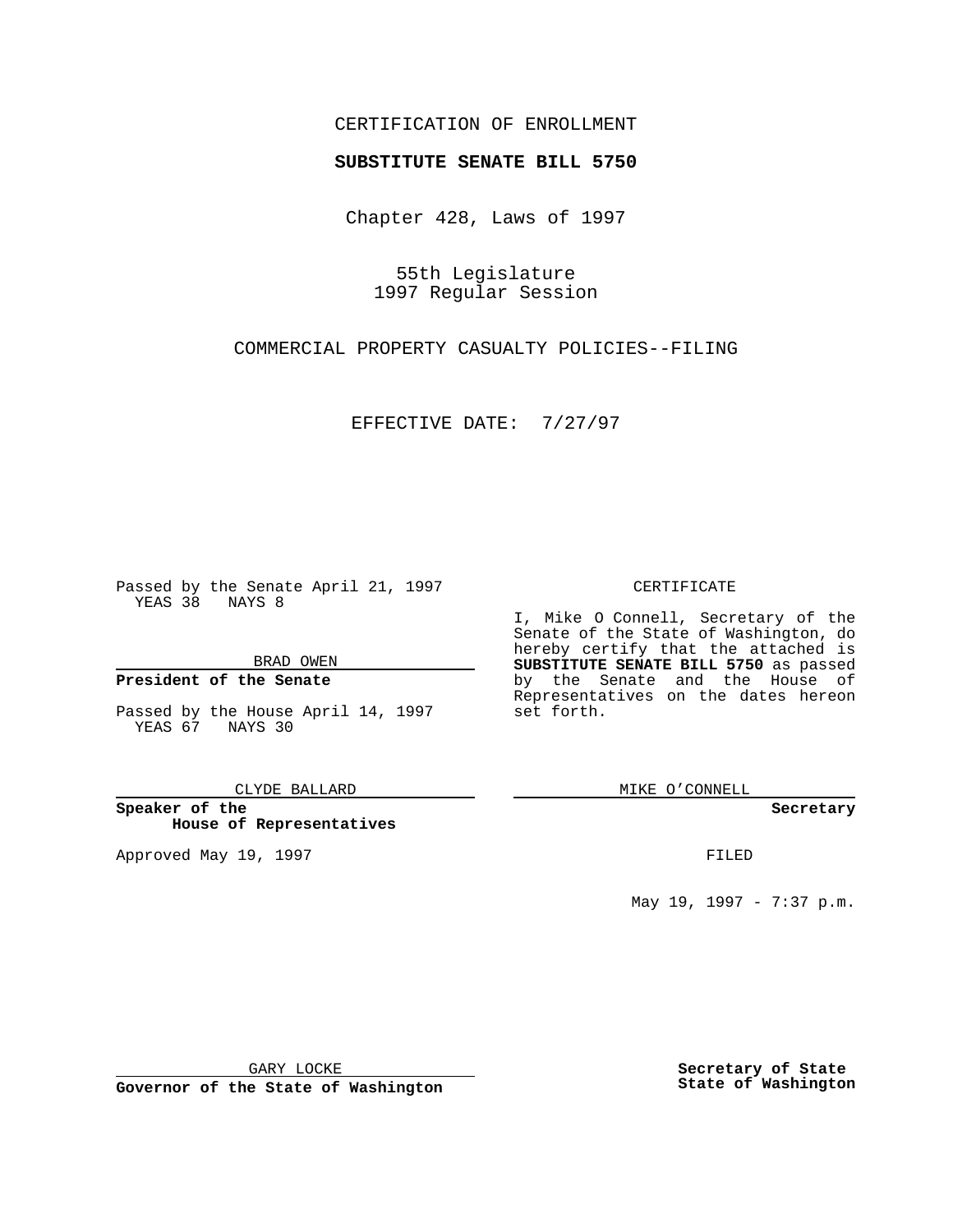## **SUBSTITUTE SENATE BILL 5750** \_\_\_\_\_\_\_\_\_\_\_\_\_\_\_\_\_\_\_\_\_\_\_\_\_\_\_\_\_\_\_\_\_\_\_\_\_\_\_\_\_\_\_\_\_\_\_

\_\_\_\_\_\_\_\_\_\_\_\_\_\_\_\_\_\_\_\_\_\_\_\_\_\_\_\_\_\_\_\_\_\_\_\_\_\_\_\_\_\_\_\_\_\_\_

## AS AMENDED BY THE HOUSE

Passed Legislature - 1997 Regular Session

### **State of Washington 55th Legislature 1997 Regular Session**

**By** Senate Committee on Financial Institutions, Insurance & Housing (originally sponsored by Senators Winsley, Prentice, Hale and Heavey)

Read first time 03/05/97.

 AN ACT Relating to filing certain rates and contracts with the insurance commissioner; amending RCW 48.18.100 and 48.19.060; adding a new section to chapter 48.18 RCW; and adding a new section to chapter 48.19 RCW.

BE IT ENACTED BY THE LEGISLATURE OF THE STATE OF WASHINGTON:

 NEW SECTION. **Sec. 1.** A new section is added to chapter 48.18 RCW to read as follows:

 (1) It is the intent of the legislature to assist the purchasers of commercial property casualty insurance by allowing policies to be issued more expeditiously and provide a more competitive market for forms.

 (2) Commercial property casualty policies may be issued prior to filing the forms. All commercial property casualty forms shall be filed with the commissioner within thirty days after an insurer issues any policy using them.

 (3) If, within thirty days after a commercial property casualty form has been filed, the commissioner finds that the form does not meet the requirements of this chapter, the commissioner shall disapprove the form and give notice to the insurer or rating organization that made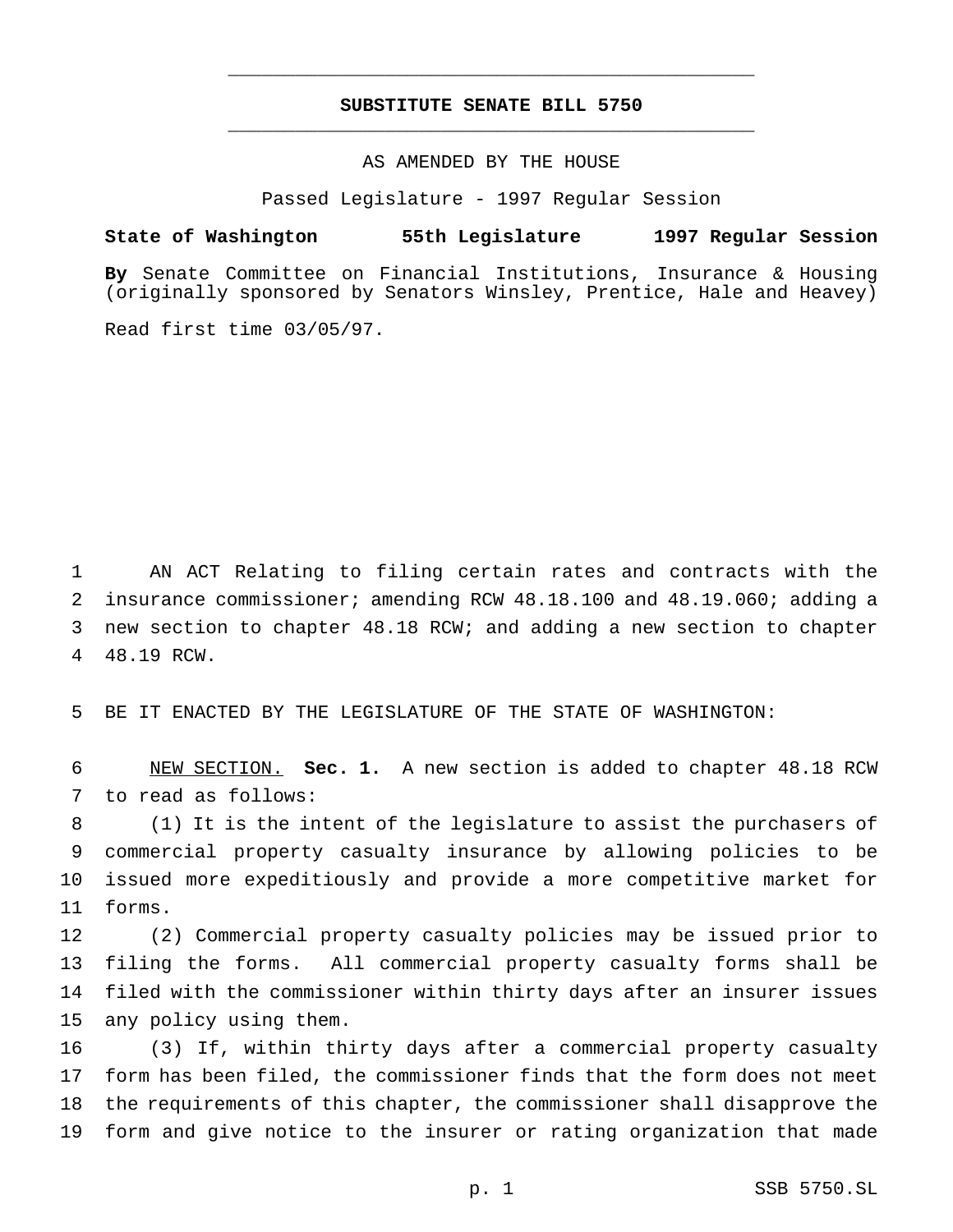the filing, specifying how the form fails to meet the requirements and stating when, within a reasonable period thereafter, the form shall be deemed no longer effective. The commissioner may extend the time for review another fifteen days by giving notice to the insurer prior to the expiration of the original thirty-day period.

 (4) Upon a final determination of a disapproval of a policy form under subsection (3) of this section, the insurer shall amend any previously issued disapproved form by endorsement to comply with the commissioner's disapproval.

 (5) For purposes of this section, commercial property casualty– means insurance pertaining to a business, profession, or occupation for the lines of property and casualty insurance defined in RCW 48.11.040, 48.11.050, 48.11.060, or 48.11.070.

 (6) Except as provided in subsection (4) of this section, the disapproval shall not affect any contract made or issued prior to the expiration of the period set forth in the notice of disapproval.

 (7) In the event a hearing is held on the actions of the commissioner under subsection (3) of this section, the burden of proof shall be on the commissioner.

 NEW SECTION. **Sec. 2.** A new section is added to chapter 48.19 RCW to read as follows:

 (1) It is the intent of the legislature to assist the purchasers of commercial property casualty insurance by allowing policies to be issued more expeditiously and provide a more competitive market for rates.

 (2) Notwithstanding the provisions of RCW 48.19.040(1), commercial property casualty policies may be issued prior to filing the rates. All commercial property casualty rates shall be filed with the commissioner within thirty days after an insurer issues any policy using them.

 (3) If, within thirty days after a commercial property casualty rate has been filed, the commissioner finds that the rate does not meet the requirements of this chapter, the commissioner shall disapprove the filing and give notice to the insurer or rating organization that made the filing, specifying how the filing fails to meet the requirements and stating when, within a reasonable period thereafter, the filing shall be deemed no longer effective. The commissioner may extend the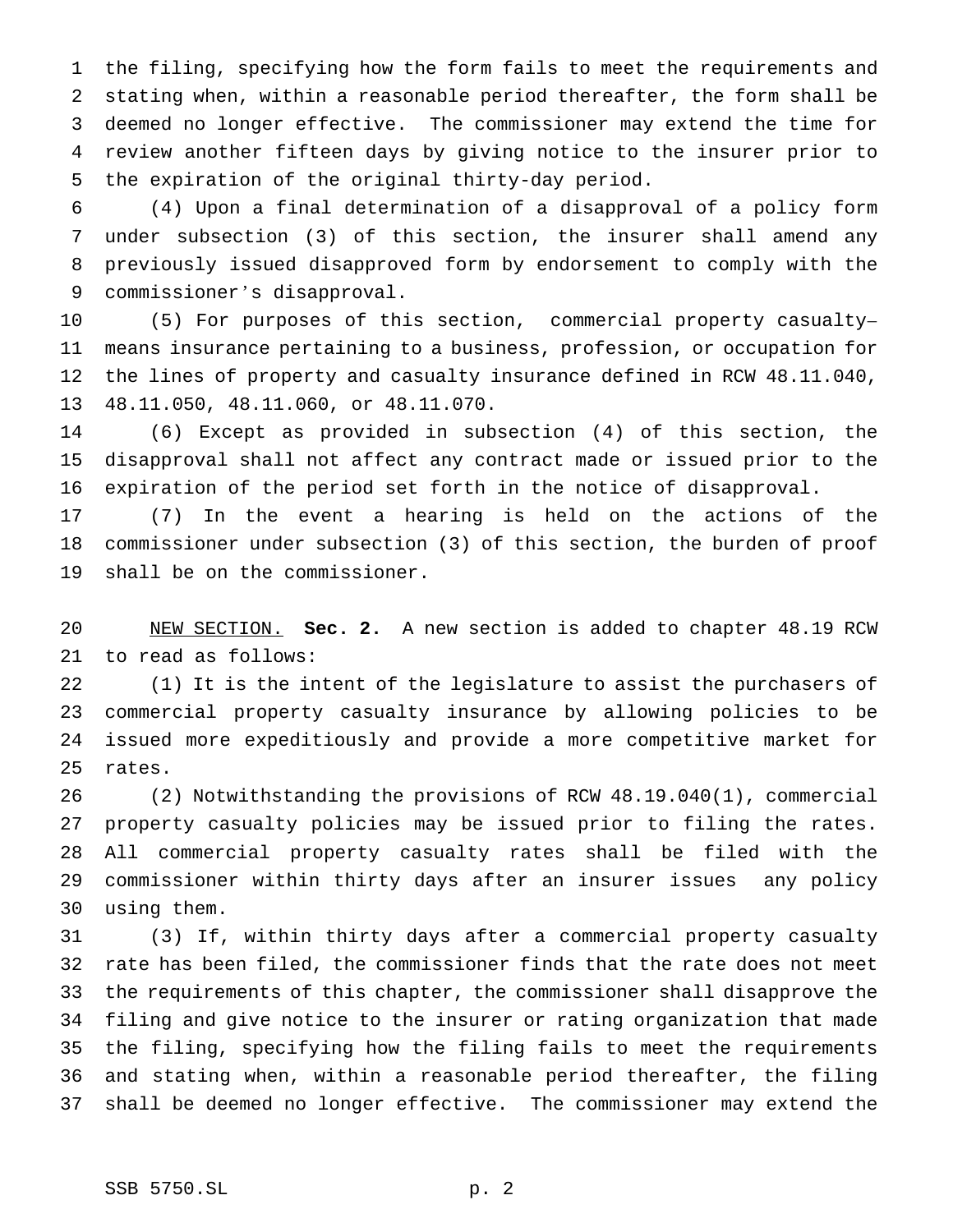time for review another fifteen days by giving notice to the insurer prior to the expiration of the original thirty-day period.

 (4) Upon a final determination of a disapproval of a rate filing under subsection (3) of this section, the insurer shall issue an endorsement changing the rate to comply with the commissioner's disapproval from the date the rate is no longer effective.

 (5) For purposes of this section, commercial property casualty– means insurance pertaining to a business, profession, or occupation for the lines of property and casualty insurance defined in RCW 48.11.040, 48.11.050, 48.11.060, or 48.11.070.

 (6) Except as provided in subsection (4) of this section, the disapproval shall not affect any contract made or issued prior to the expiration of the period set forth in the notice of disapproval.

 (7) In the event a hearing is held on the actions of the commissioner under subsection (3) of this section, the burden of proof shall be on the commissioner.

 **Sec. 3.** RCW 48.18.100 and 1989 c 25 s 1 are each amended to read as follows:

19 (1) No insurance policy form other than surety bond forms, forms 20 exempt under section 1 of this act, or application form where written application is required and is to be attached to the policy, or printed life or disability rider or endorsement form shall be issued, delivered, or used unless it has been filed with and approved by the commissioner. This section shall not apply to policies, riders or endorsements of unique character designed for and used with relation to insurance upon a particular subject.

 (2) Every such filing containing a certification, in a form approved by the commissioner, by either the chief executive officer of 29 the insurer or by an actuary who is a member of the American academy of actuaries, attesting that the filing complies with Title 48 RCW and Title 284 of the Washington Administrative Code, may be used by such insurer immediately after filing with the commissioner. The commissioner may order an insurer to cease using a certified form upon the grounds set forth in RCW 48.18.110. This subsection shall not apply to certain types of policy forms designated by the commissioner by rule.

37 (3) Except as provided in section 1 of this act, every filing that does not contain a certification pursuant to subsection (2) of this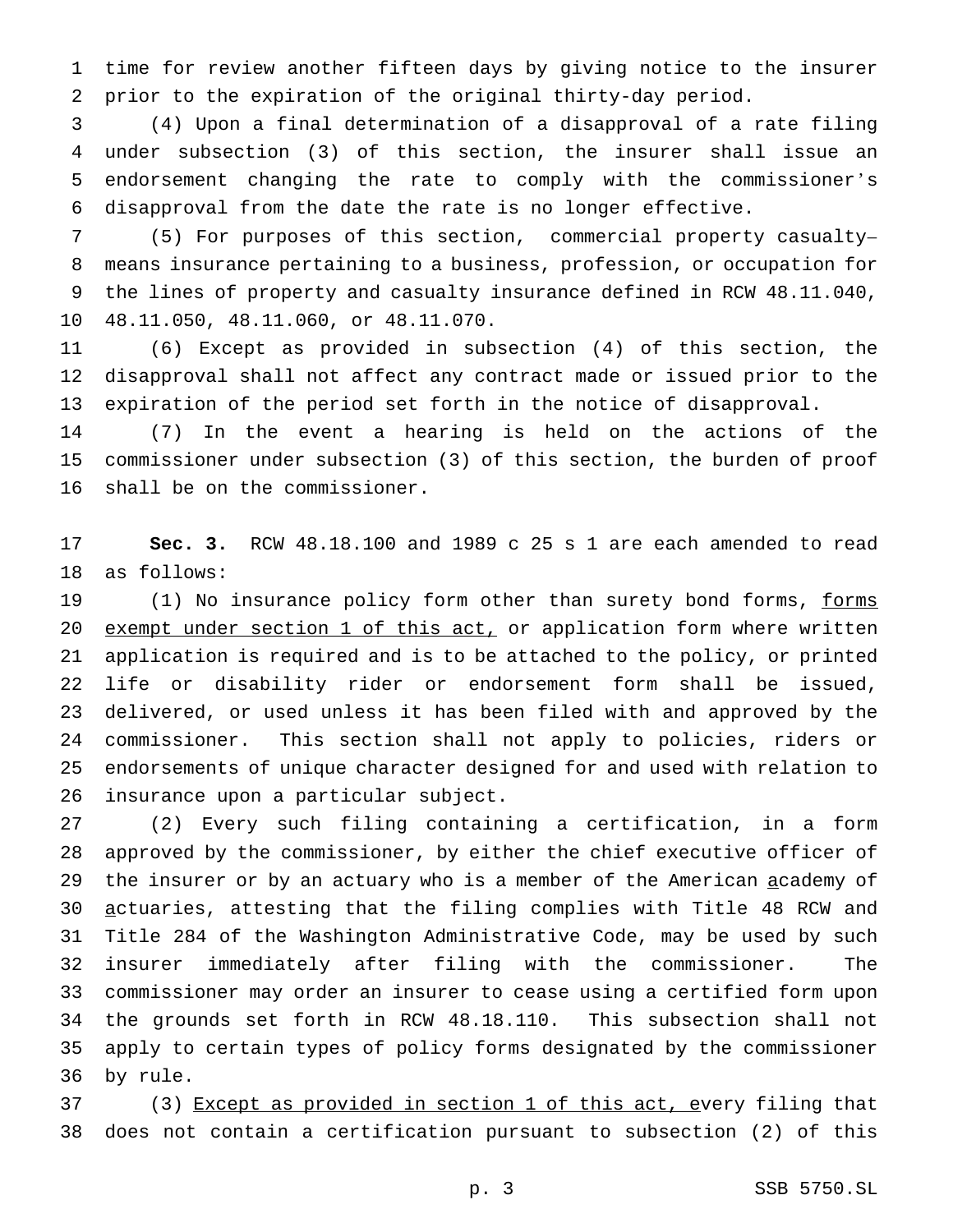section shall be made not less than thirty days in advance of any such issuance, delivery, or use. At the expiration of such thirty days the form so filed shall be deemed approved unless prior thereto it has been affirmatively approved or disapproved by order of the commissioner. The commissioner may extend by not more than an additional fifteen days 6 the period within which he or she may so affirmatively approve or disapprove any such form, by giving notice of such extension before expiration of the initial thirty-day period. At the expiration of any such period as so extended, and in the absence of such prior affirmative approval or disapproval, any such form shall be deemed approved. The commissioner may withdraw any such approval at any time for cause. By approval of any such form for immediate use, the commissioner may waive any unexpired portion of such initial thirty-day waiting period.

 (4) The commissioner's order disapproving any such form or withdrawing a previous approval shall state the grounds therefor.

 (5) No such form shall knowingly be so issued or delivered as to which the commissioner's approval does not then exist.

 (6) The commissioner may, by order, exempt from the requirements of 20 this section for so long as he or she deems proper, any insurance document or form or type thereof as specified in such order, to which 22 in his <u>or her</u> opinion this section may not practicably be applied, or 23 the filing and approval of which are, in his or her opinion, not desirable or necessary for the protection of the public.

 (7) Every member or subscriber to a rating organization shall adhere to the form filings made on its behalf by the organization. Deviations from such organization are permitted only when filed with the commissioner in accordance with this chapter.

 **Sec. 4.** RCW 48.19.060 and 1989 c 25 s 5 are each amended to read as follows:

 (1) The commissioner shall review a filing as soon as reasonably possible after made, to determine whether it meets the requirements of this chapter.

34 (2) Except as provided in RCW 48.19.070 and section 2 of this act: (a) No such filing shall become effective within thirty days after the date of filing with the commissioner, which period may be extended by the commissioner for an additional period not to exceed fifteen days 38 if he or she gives notice within such waiting period to the insurer or